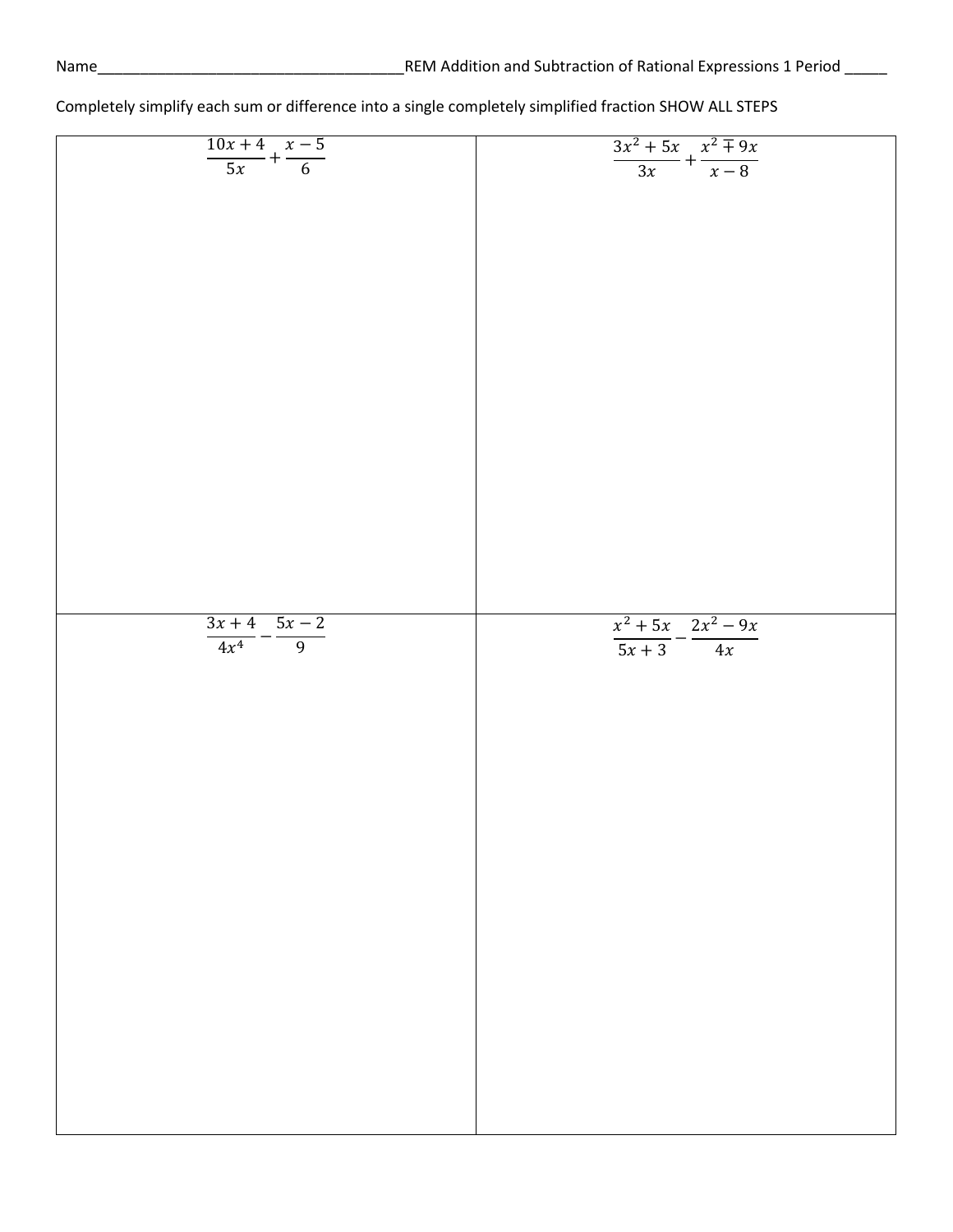| Completely simplify each sum or difference into a single completely simplified fraction SHOW ALL STEPS |  |
|--------------------------------------------------------------------------------------------------------|--|
|--------------------------------------------------------------------------------------------------------|--|

| $\frac{8x+3}{2x-1} + \frac{x-6}{x+2}$ | $\frac{x^2 + 6x}{x + 3} + \frac{x^2 - 5x}{x - 8}$ |
|---------------------------------------|---------------------------------------------------|
|                                       |                                                   |
|                                       |                                                   |
|                                       |                                                   |
|                                       |                                                   |
|                                       |                                                   |
|                                       |                                                   |
|                                       |                                                   |
|                                       |                                                   |
|                                       |                                                   |
|                                       |                                                   |
|                                       |                                                   |
|                                       |                                                   |
|                                       |                                                   |
|                                       |                                                   |
|                                       |                                                   |
|                                       |                                                   |
|                                       |                                                   |
|                                       |                                                   |
|                                       |                                                   |
|                                       |                                                   |
|                                       |                                                   |
|                                       |                                                   |
|                                       |                                                   |
|                                       |                                                   |
|                                       |                                                   |
|                                       |                                                   |
|                                       |                                                   |
|                                       |                                                   |
|                                       |                                                   |
|                                       |                                                   |
|                                       |                                                   |
|                                       |                                                   |
|                                       |                                                   |
|                                       |                                                   |
|                                       |                                                   |
|                                       |                                                   |
|                                       |                                                   |
|                                       |                                                   |
|                                       |                                                   |
|                                       |                                                   |
| $5x + 40$ $3x - 15$                   | $x^2-8x$ $5x^2-15x$                               |
| $\frac{1}{5x^3+10x}-\frac{1}{x-8}$    |                                                   |
|                                       | $\frac{1}{7x+2} - \frac{1}{5x^2+3x}$              |
|                                       |                                                   |
|                                       |                                                   |
|                                       |                                                   |
|                                       |                                                   |
|                                       |                                                   |
|                                       |                                                   |
|                                       |                                                   |
|                                       |                                                   |
|                                       |                                                   |
|                                       |                                                   |
|                                       |                                                   |
|                                       |                                                   |
|                                       |                                                   |
|                                       |                                                   |
|                                       |                                                   |
|                                       |                                                   |
|                                       |                                                   |
|                                       |                                                   |
|                                       |                                                   |
|                                       |                                                   |
|                                       |                                                   |
|                                       |                                                   |
|                                       |                                                   |
|                                       |                                                   |
|                                       |                                                   |
|                                       |                                                   |
|                                       |                                                   |
|                                       |                                                   |
|                                       |                                                   |
|                                       |                                                   |
|                                       |                                                   |
|                                       |                                                   |
|                                       |                                                   |
|                                       |                                                   |
|                                       |                                                   |
|                                       |                                                   |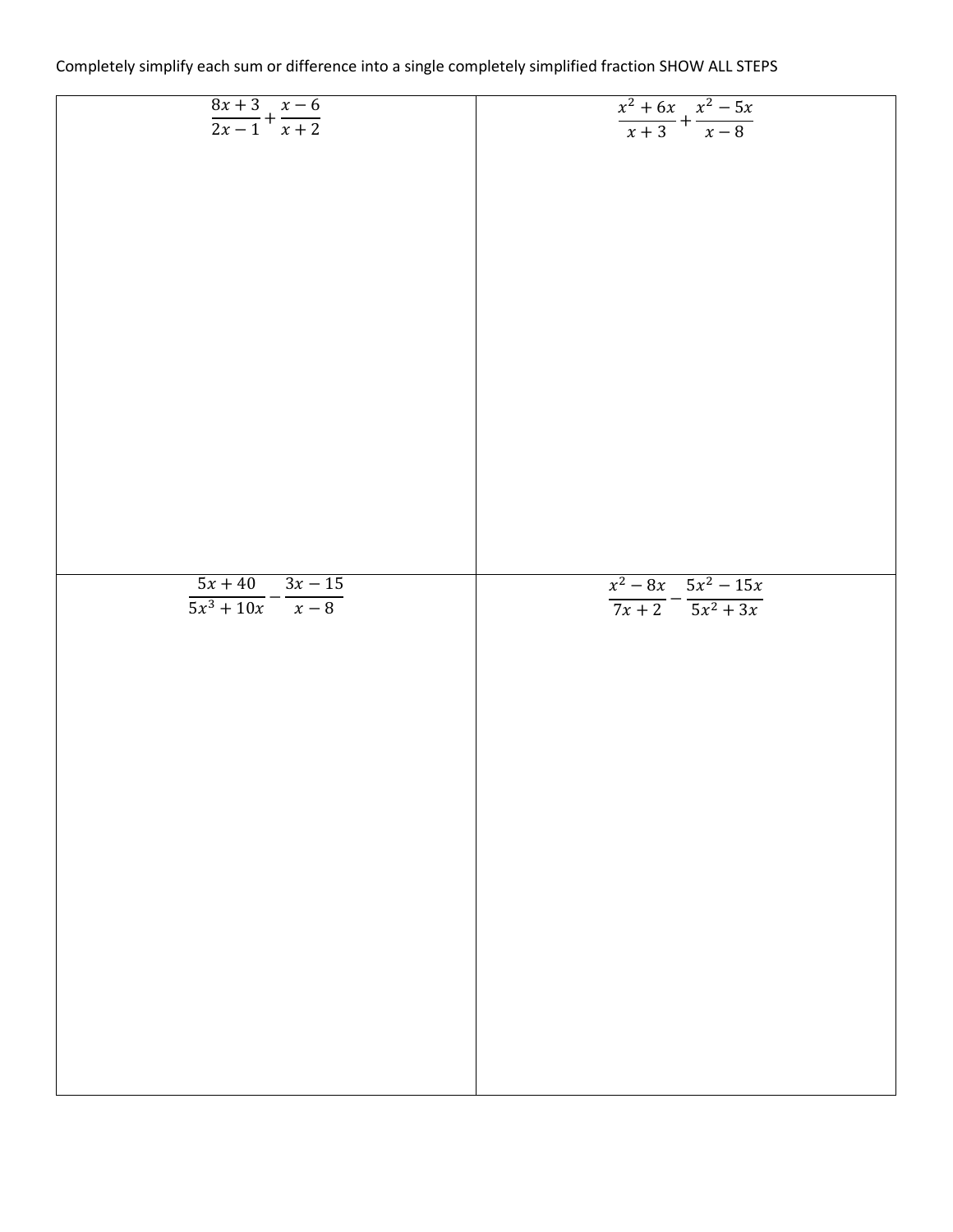| $\frac{4x+7}{8x} + \frac{x-9}{7}$     | $\frac{7x^2+2x}{7x}+\frac{x^2-4x}{x-2}$ |
|---------------------------------------|-----------------------------------------|
|                                       |                                         |
|                                       |                                         |
|                                       |                                         |
|                                       |                                         |
|                                       |                                         |
|                                       |                                         |
|                                       |                                         |
|                                       |                                         |
|                                       |                                         |
|                                       |                                         |
|                                       |                                         |
|                                       |                                         |
|                                       |                                         |
|                                       |                                         |
|                                       |                                         |
|                                       |                                         |
|                                       |                                         |
|                                       |                                         |
|                                       |                                         |
|                                       |                                         |
|                                       |                                         |
|                                       |                                         |
|                                       |                                         |
|                                       |                                         |
|                                       |                                         |
|                                       |                                         |
|                                       |                                         |
|                                       |                                         |
|                                       |                                         |
|                                       |                                         |
|                                       |                                         |
|                                       |                                         |
|                                       |                                         |
|                                       |                                         |
|                                       |                                         |
|                                       |                                         |
|                                       |                                         |
|                                       |                                         |
|                                       |                                         |
|                                       |                                         |
|                                       |                                         |
|                                       |                                         |
|                                       |                                         |
|                                       |                                         |
|                                       |                                         |
|                                       |                                         |
|                                       |                                         |
|                                       |                                         |
|                                       |                                         |
|                                       |                                         |
|                                       |                                         |
|                                       |                                         |
|                                       |                                         |
|                                       |                                         |
|                                       | $x^2 + 9x - 5x^2 - 2x$                  |
|                                       |                                         |
| $\frac{3x+11}{6x^3} - \frac{5x-2}{7}$ |                                         |
|                                       | $\frac{1}{3x+7} - \frac{1}{7x}$         |
|                                       |                                         |
|                                       |                                         |
|                                       |                                         |
|                                       |                                         |
|                                       |                                         |
|                                       |                                         |
|                                       |                                         |
|                                       |                                         |
|                                       |                                         |
|                                       |                                         |
|                                       |                                         |
|                                       |                                         |
|                                       |                                         |
|                                       |                                         |
|                                       |                                         |
|                                       |                                         |
|                                       |                                         |
|                                       |                                         |
|                                       |                                         |
|                                       |                                         |
|                                       |                                         |
|                                       |                                         |
|                                       |                                         |
|                                       |                                         |
|                                       |                                         |
|                                       |                                         |
|                                       |                                         |
|                                       |                                         |
|                                       |                                         |
|                                       |                                         |
|                                       |                                         |
|                                       |                                         |
|                                       |                                         |
|                                       |                                         |
|                                       |                                         |
|                                       |                                         |
|                                       |                                         |
|                                       |                                         |
|                                       |                                         |
|                                       |                                         |
|                                       |                                         |
|                                       |                                         |
|                                       |                                         |
|                                       |                                         |
|                                       |                                         |
|                                       |                                         |
|                                       |                                         |
|                                       |                                         |
|                                       |                                         |
|                                       |                                         |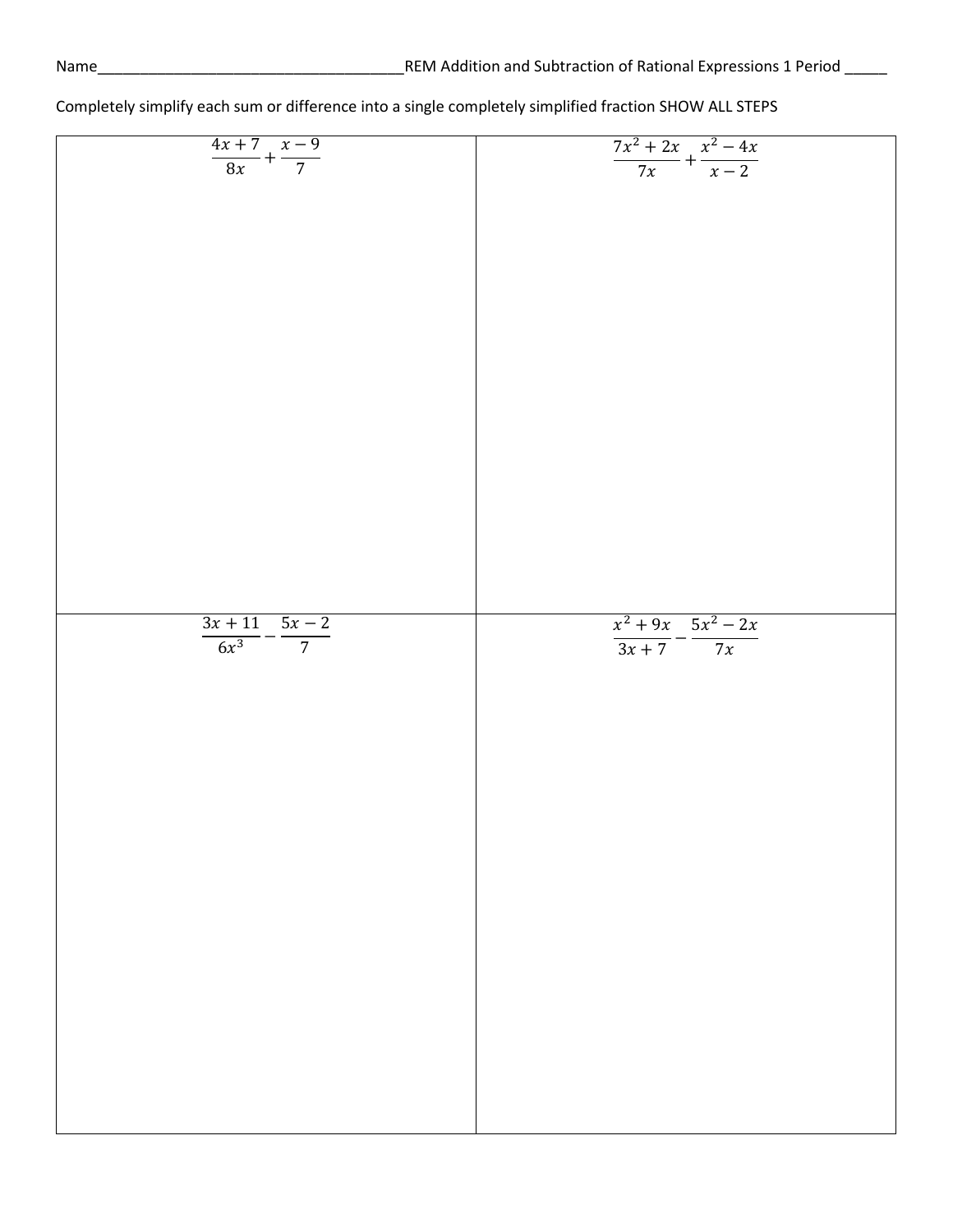| Completely simplify each sum or difference into a single completely simplified fraction SHOW ALL STEPS |  |
|--------------------------------------------------------------------------------------------------------|--|
|--------------------------------------------------------------------------------------------------------|--|

| $\frac{4x+5}{2x-7} + \frac{x-4}{x+5}$ | $\frac{x^2+8x}{x+2} + \frac{x^2-6x}{x-3}$      |
|---------------------------------------|------------------------------------------------|
|                                       |                                                |
|                                       |                                                |
|                                       |                                                |
|                                       |                                                |
|                                       |                                                |
|                                       |                                                |
|                                       |                                                |
|                                       |                                                |
|                                       |                                                |
|                                       |                                                |
|                                       |                                                |
|                                       |                                                |
|                                       |                                                |
|                                       |                                                |
|                                       |                                                |
|                                       |                                                |
|                                       |                                                |
|                                       |                                                |
|                                       |                                                |
|                                       |                                                |
|                                       |                                                |
|                                       |                                                |
|                                       |                                                |
|                                       |                                                |
|                                       |                                                |
|                                       |                                                |
|                                       |                                                |
|                                       |                                                |
|                                       |                                                |
|                                       |                                                |
|                                       |                                                |
|                                       |                                                |
|                                       |                                                |
|                                       |                                                |
|                                       |                                                |
|                                       |                                                |
|                                       |                                                |
| $7x + 2$ $6x - 1$                     |                                                |
| $\frac{1}{5x^3+4x}-\frac{1}{x-8}$     |                                                |
|                                       | $\frac{x^2-8x}{4x+5}-\frac{8x^2-10x}{2x^2+4x}$ |
|                                       |                                                |
|                                       |                                                |
|                                       |                                                |
|                                       |                                                |
|                                       |                                                |
|                                       |                                                |
|                                       |                                                |
|                                       |                                                |
|                                       |                                                |
|                                       |                                                |
|                                       |                                                |
|                                       |                                                |
|                                       |                                                |
|                                       |                                                |
|                                       |                                                |
|                                       |                                                |
|                                       |                                                |
|                                       |                                                |
|                                       |                                                |
|                                       |                                                |
|                                       |                                                |
|                                       |                                                |
|                                       |                                                |
|                                       |                                                |
|                                       |                                                |
|                                       |                                                |
|                                       |                                                |
|                                       |                                                |
|                                       |                                                |
|                                       |                                                |
|                                       |                                                |
|                                       |                                                |
|                                       |                                                |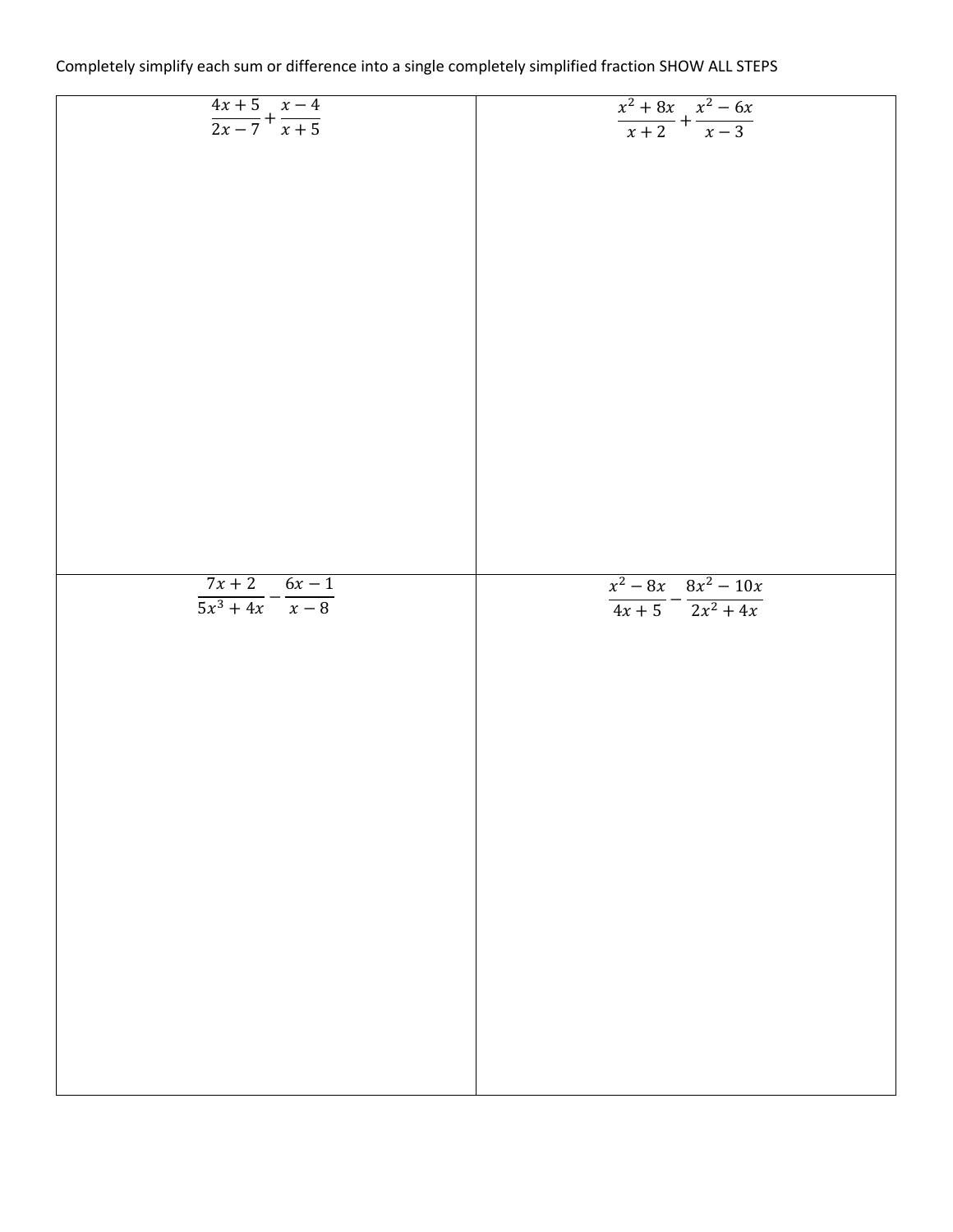| $\frac{7x+3}{9x} + \frac{x-5}{8}$    | $\frac{11x^2 + 3x}{5x} + \frac{x^2 - 4x}{x - 8}$ |
|--------------------------------------|--------------------------------------------------|
|                                      |                                                  |
|                                      |                                                  |
|                                      |                                                  |
|                                      |                                                  |
|                                      |                                                  |
|                                      |                                                  |
|                                      |                                                  |
|                                      |                                                  |
|                                      |                                                  |
|                                      |                                                  |
|                                      |                                                  |
|                                      |                                                  |
|                                      |                                                  |
|                                      |                                                  |
|                                      |                                                  |
|                                      |                                                  |
|                                      |                                                  |
|                                      |                                                  |
|                                      |                                                  |
|                                      |                                                  |
|                                      |                                                  |
|                                      |                                                  |
|                                      |                                                  |
|                                      |                                                  |
|                                      |                                                  |
|                                      |                                                  |
|                                      |                                                  |
|                                      |                                                  |
|                                      |                                                  |
|                                      |                                                  |
|                                      |                                                  |
|                                      |                                                  |
|                                      |                                                  |
|                                      |                                                  |
|                                      |                                                  |
|                                      |                                                  |
|                                      |                                                  |
|                                      |                                                  |
|                                      |                                                  |
|                                      |                                                  |
|                                      |                                                  |
|                                      |                                                  |
|                                      |                                                  |
|                                      |                                                  |
|                                      |                                                  |
|                                      |                                                  |
|                                      |                                                  |
|                                      | $x^2 + 4x$ $7x^2 - 1x$                           |
|                                      |                                                  |
|                                      |                                                  |
|                                      |                                                  |
|                                      |                                                  |
| $\frac{6x+3}{7x^3} - \frac{8x-5}{4}$ | $\frac{6x+5}{6x+5} - \frac{1}{5x}$               |
|                                      |                                                  |
|                                      |                                                  |
|                                      |                                                  |
|                                      |                                                  |
|                                      |                                                  |
|                                      |                                                  |
|                                      |                                                  |
|                                      |                                                  |
|                                      |                                                  |
|                                      |                                                  |
|                                      |                                                  |
|                                      |                                                  |
|                                      |                                                  |
|                                      |                                                  |
|                                      |                                                  |
|                                      |                                                  |
|                                      |                                                  |
|                                      |                                                  |
|                                      |                                                  |
|                                      |                                                  |
|                                      |                                                  |
|                                      |                                                  |
|                                      |                                                  |
|                                      |                                                  |
|                                      |                                                  |
|                                      |                                                  |
|                                      |                                                  |
|                                      |                                                  |
|                                      |                                                  |
|                                      |                                                  |
|                                      |                                                  |
|                                      |                                                  |
|                                      |                                                  |
|                                      |                                                  |
|                                      |                                                  |
|                                      |                                                  |
|                                      |                                                  |
|                                      |                                                  |
|                                      |                                                  |
|                                      |                                                  |
|                                      |                                                  |
|                                      |                                                  |
|                                      |                                                  |
|                                      |                                                  |
|                                      |                                                  |
|                                      |                                                  |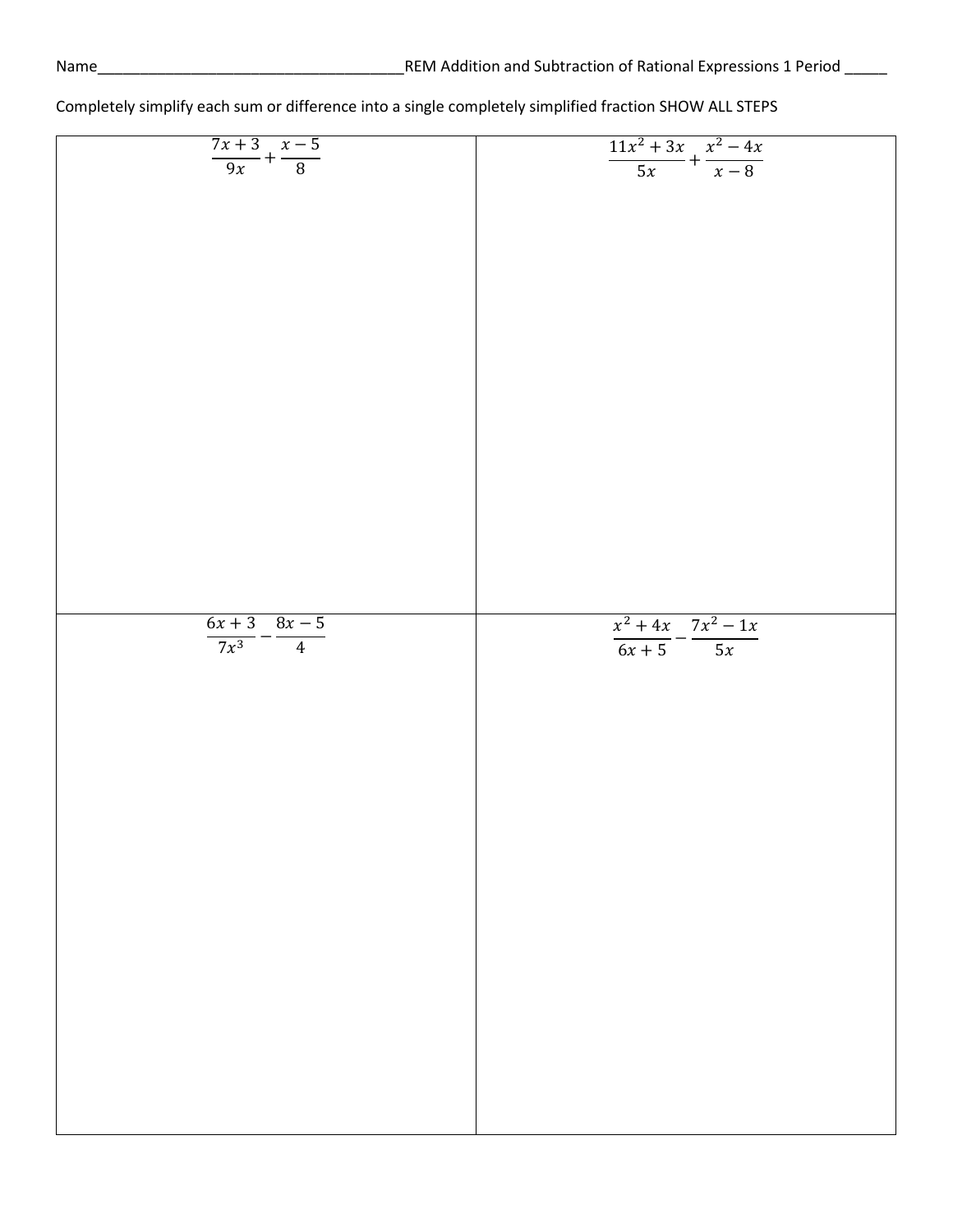| Completely simplify each sum or difference into a single completely simplified fraction SHOW ALL STEPS |  |
|--------------------------------------------------------------------------------------------------------|--|
|--------------------------------------------------------------------------------------------------------|--|

| $\frac{9x+2}{3x-8} + \frac{x-5}{x+6}$ | $\frac{x^2+5x}{x+10} + \frac{x^2-2x}{x-6}$     |
|---------------------------------------|------------------------------------------------|
|                                       |                                                |
|                                       |                                                |
|                                       |                                                |
|                                       |                                                |
|                                       |                                                |
|                                       |                                                |
|                                       |                                                |
|                                       |                                                |
|                                       |                                                |
|                                       |                                                |
|                                       |                                                |
|                                       |                                                |
|                                       |                                                |
|                                       |                                                |
|                                       |                                                |
|                                       |                                                |
|                                       |                                                |
|                                       |                                                |
|                                       |                                                |
|                                       |                                                |
|                                       |                                                |
|                                       |                                                |
|                                       |                                                |
|                                       |                                                |
|                                       |                                                |
|                                       |                                                |
|                                       |                                                |
|                                       |                                                |
|                                       |                                                |
|                                       |                                                |
|                                       |                                                |
|                                       |                                                |
|                                       |                                                |
|                                       |                                                |
|                                       |                                                |
| $5x+3$ $3x-5$                         |                                                |
| $\frac{1}{3x^3+5x}-\frac{1}{x-7}$     |                                                |
|                                       | $\frac{x^2-2x}{4x+5}-\frac{12x^2-6x}{3x^2+9x}$ |
|                                       |                                                |
|                                       |                                                |
|                                       |                                                |
|                                       |                                                |
|                                       |                                                |
|                                       |                                                |
|                                       |                                                |
|                                       |                                                |
|                                       |                                                |
|                                       |                                                |
|                                       |                                                |
|                                       |                                                |
|                                       |                                                |
|                                       |                                                |
|                                       |                                                |
|                                       |                                                |
|                                       |                                                |
|                                       |                                                |
|                                       |                                                |
|                                       |                                                |
|                                       |                                                |
|                                       |                                                |
|                                       |                                                |
|                                       |                                                |
|                                       |                                                |
|                                       |                                                |
|                                       |                                                |
|                                       |                                                |
|                                       |                                                |
|                                       |                                                |
|                                       |                                                |
|                                       |                                                |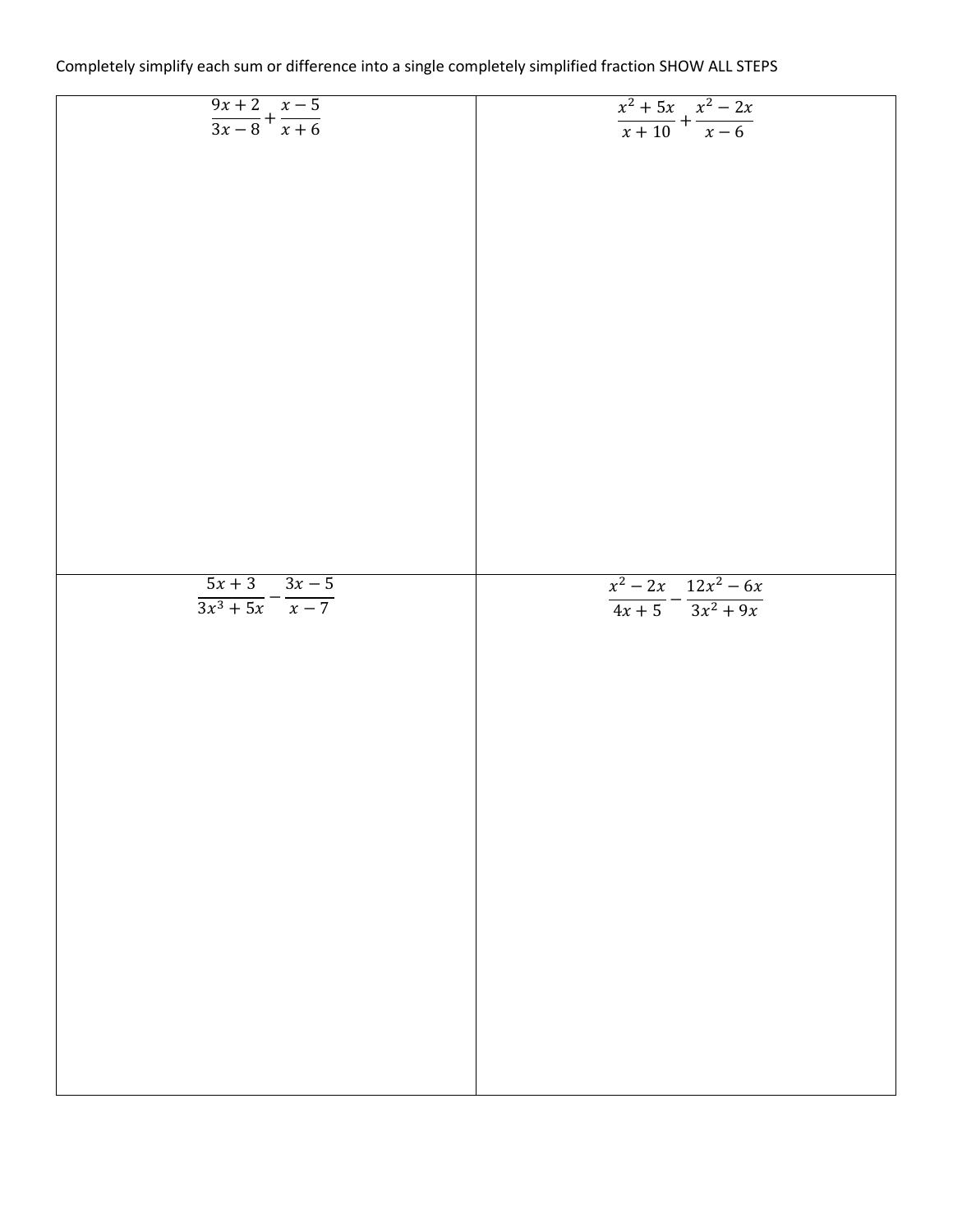| $\frac{5x+2}{6x} + \frac{x-15}{3}$   | $\frac{6x^2+11x}{9x}+\frac{x^2-4x}{x-10}$ |
|--------------------------------------|-------------------------------------------|
|                                      |                                           |
|                                      |                                           |
|                                      |                                           |
|                                      |                                           |
|                                      |                                           |
|                                      |                                           |
|                                      |                                           |
|                                      |                                           |
|                                      |                                           |
|                                      |                                           |
|                                      |                                           |
|                                      |                                           |
|                                      |                                           |
|                                      |                                           |
|                                      |                                           |
|                                      |                                           |
|                                      |                                           |
|                                      |                                           |
|                                      |                                           |
|                                      |                                           |
|                                      |                                           |
|                                      |                                           |
|                                      |                                           |
|                                      |                                           |
|                                      |                                           |
|                                      |                                           |
|                                      |                                           |
|                                      |                                           |
|                                      |                                           |
|                                      |                                           |
|                                      |                                           |
|                                      |                                           |
|                                      |                                           |
|                                      |                                           |
|                                      |                                           |
|                                      |                                           |
|                                      |                                           |
|                                      |                                           |
|                                      |                                           |
|                                      |                                           |
|                                      |                                           |
|                                      |                                           |
|                                      |                                           |
|                                      |                                           |
|                                      |                                           |
|                                      |                                           |
|                                      |                                           |
|                                      |                                           |
|                                      |                                           |
|                                      |                                           |
|                                      |                                           |
|                                      |                                           |
|                                      |                                           |
|                                      |                                           |
|                                      |                                           |
|                                      | $x^2 + 4x$ $5x^2 - 7x$                    |
|                                      |                                           |
| $\frac{6x+5}{2x^3} - \frac{5x-3}{9}$ |                                           |
|                                      | $\frac{1}{2x+7} - \frac{1}{5x}$           |
|                                      |                                           |
|                                      |                                           |
|                                      |                                           |
|                                      |                                           |
|                                      |                                           |
|                                      |                                           |
|                                      |                                           |
|                                      |                                           |
|                                      |                                           |
|                                      |                                           |
|                                      |                                           |
|                                      |                                           |
|                                      |                                           |
|                                      |                                           |
|                                      |                                           |
|                                      |                                           |
|                                      |                                           |
|                                      |                                           |
|                                      |                                           |
|                                      |                                           |
|                                      |                                           |
|                                      |                                           |
|                                      |                                           |
|                                      |                                           |
|                                      |                                           |
|                                      |                                           |
|                                      |                                           |
|                                      |                                           |
|                                      |                                           |
|                                      |                                           |
|                                      |                                           |
|                                      |                                           |
|                                      |                                           |
|                                      |                                           |
|                                      |                                           |
|                                      |                                           |
|                                      |                                           |
|                                      |                                           |
|                                      |                                           |
|                                      |                                           |
|                                      |                                           |
|                                      |                                           |
|                                      |                                           |
|                                      |                                           |
|                                      |                                           |
|                                      |                                           |
|                                      |                                           |
|                                      |                                           |
|                                      |                                           |
|                                      |                                           |
|                                      |                                           |
|                                      |                                           |